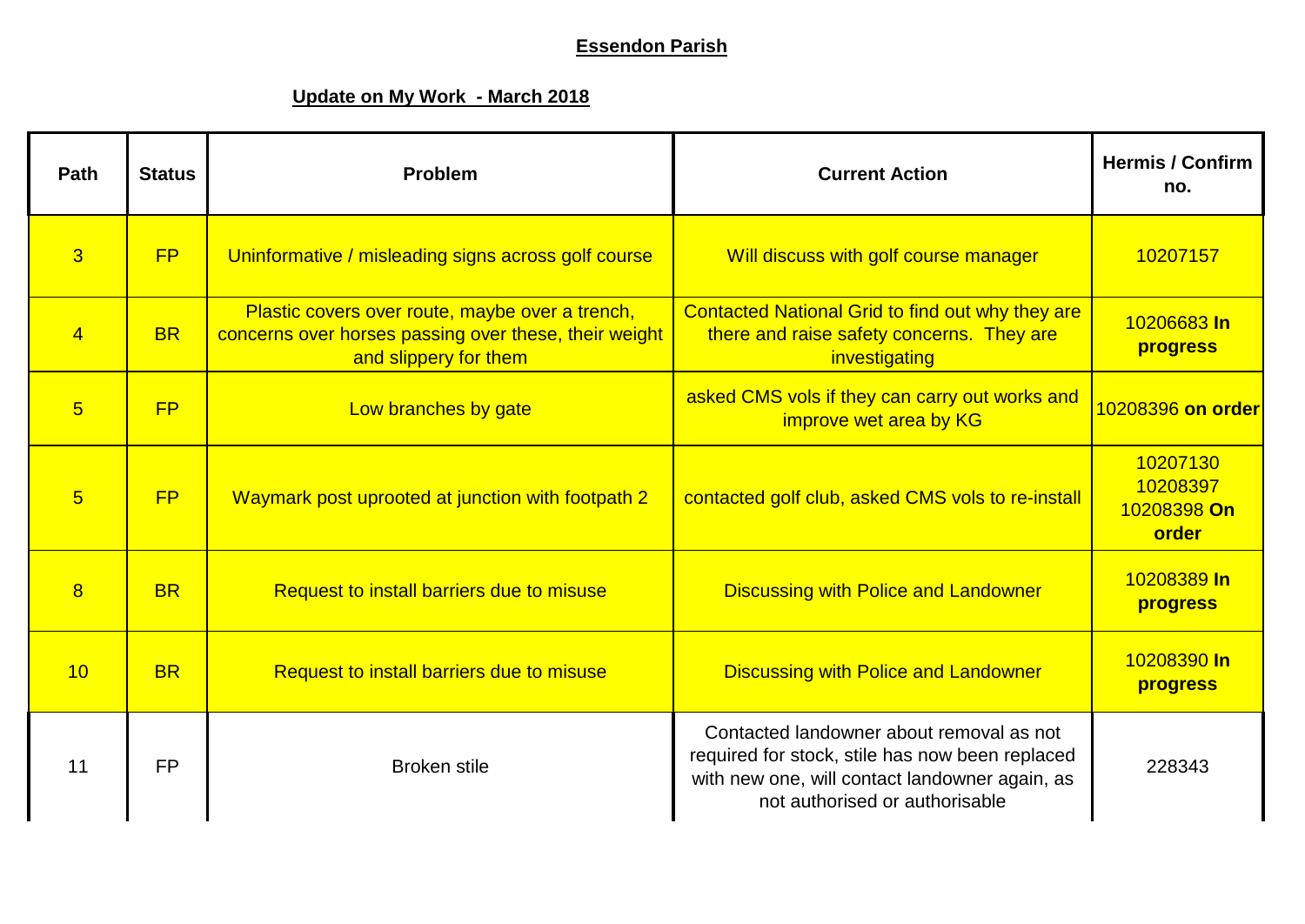## **Essendon Parish**

| 13 | <b>FP</b>   | <b>Collapsing barbed wire fence</b>               | <b>Need to contact landowner</b>                                                                                                               | 10206760       |
|----|-------------|---------------------------------------------------|------------------------------------------------------------------------------------------------------------------------------------------------|----------------|
| 14 | <b>BOAT</b> | Rutts in surface                                  | Need to inspect                                                                                                                                | 10206874       |
| 14 | <b>BOAT</b> | <b>Fly tipping</b>                                | Need to check removed by BC                                                                                                                    | 2237057        |
| 16 | <b>FP</b>   | Trees planted in footpath now narrowing the width | will write to house / land owner and as they are<br>removed                                                                                    | 10207159       |
| 18 | <b>BR</b>   | Security camera installed on bridleway            | Discussing with Enforcement Officer                                                                                                            | 10204353       |
| 18 | <b>BR</b>   | <b>Fencing installed in bridleway</b>             | <b>Discussing with Enforcement Officer</b>                                                                                                     | 10204354       |
| 19 | <b>FP</b>   | New fence being installed in footpath             | Measured and contacted landowner, width being<br>discussed, walkers may make MOD app for width<br>claim, no futher information or App received | 10203603 Noted |
| 23 | <b>BOAT</b> | Surface rutted and muddy                          | <b>Need to inspect</b>                                                                                                                         | 10206875       |
| 23 | <b>BOAT</b> | <b>Missing sign at roadside</b>                   | Will add to next signage schedule                                                                                                              | 10206876       |
| 24 | <b>FP</b>   | <b>Broken stile near Waste site</b>               | discussing with landowner                                                                                                                      | 10206877       |
| 24 | <b>FP</b>   | rubbish on route near Waste site                  | discussing with landowner                                                                                                                      | 10206878       |
| 24 | FP          | new fence obsrtuction near Waste site             | discussing with landowner                                                                                                                      | 10206879       |